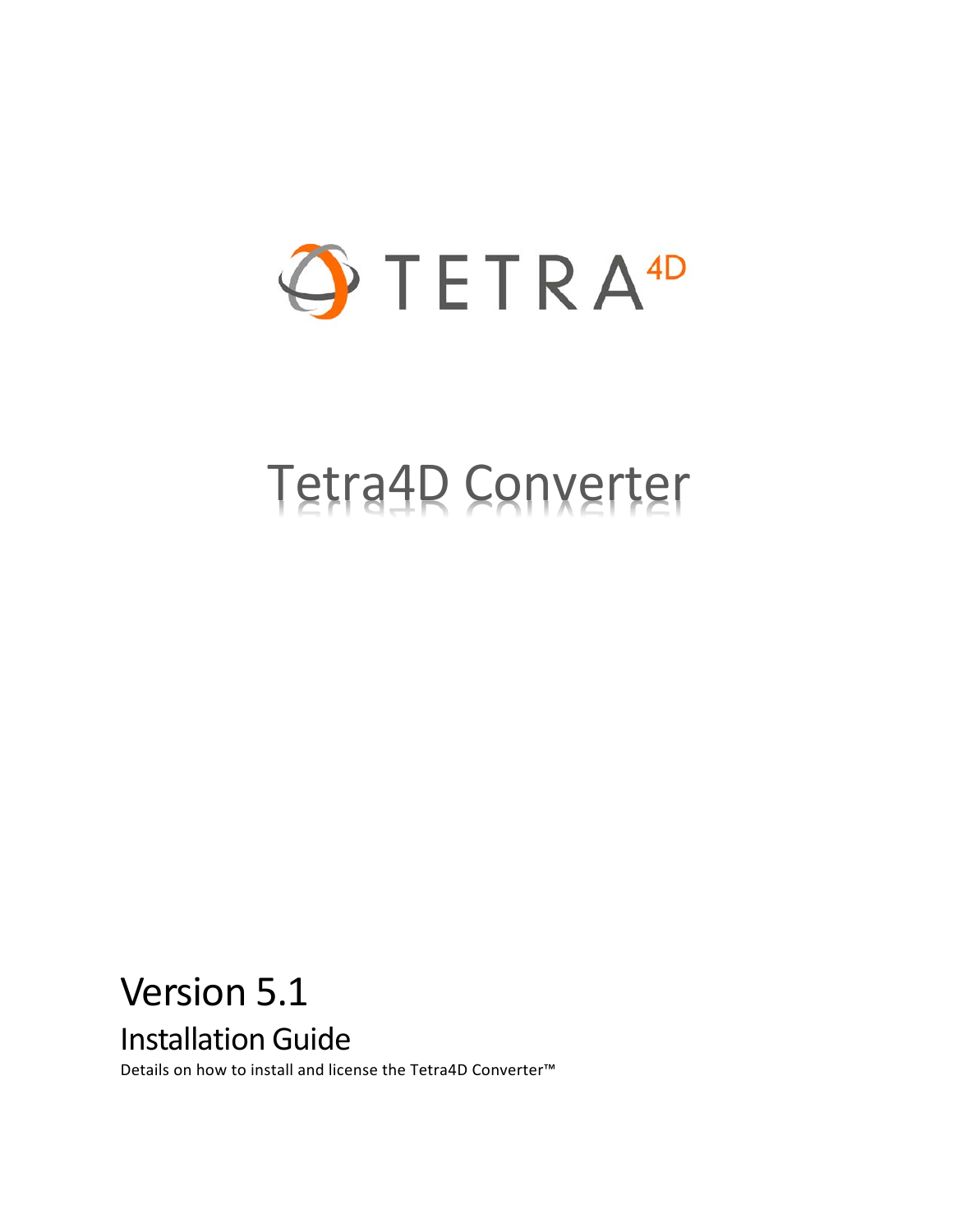# **Table of Contents**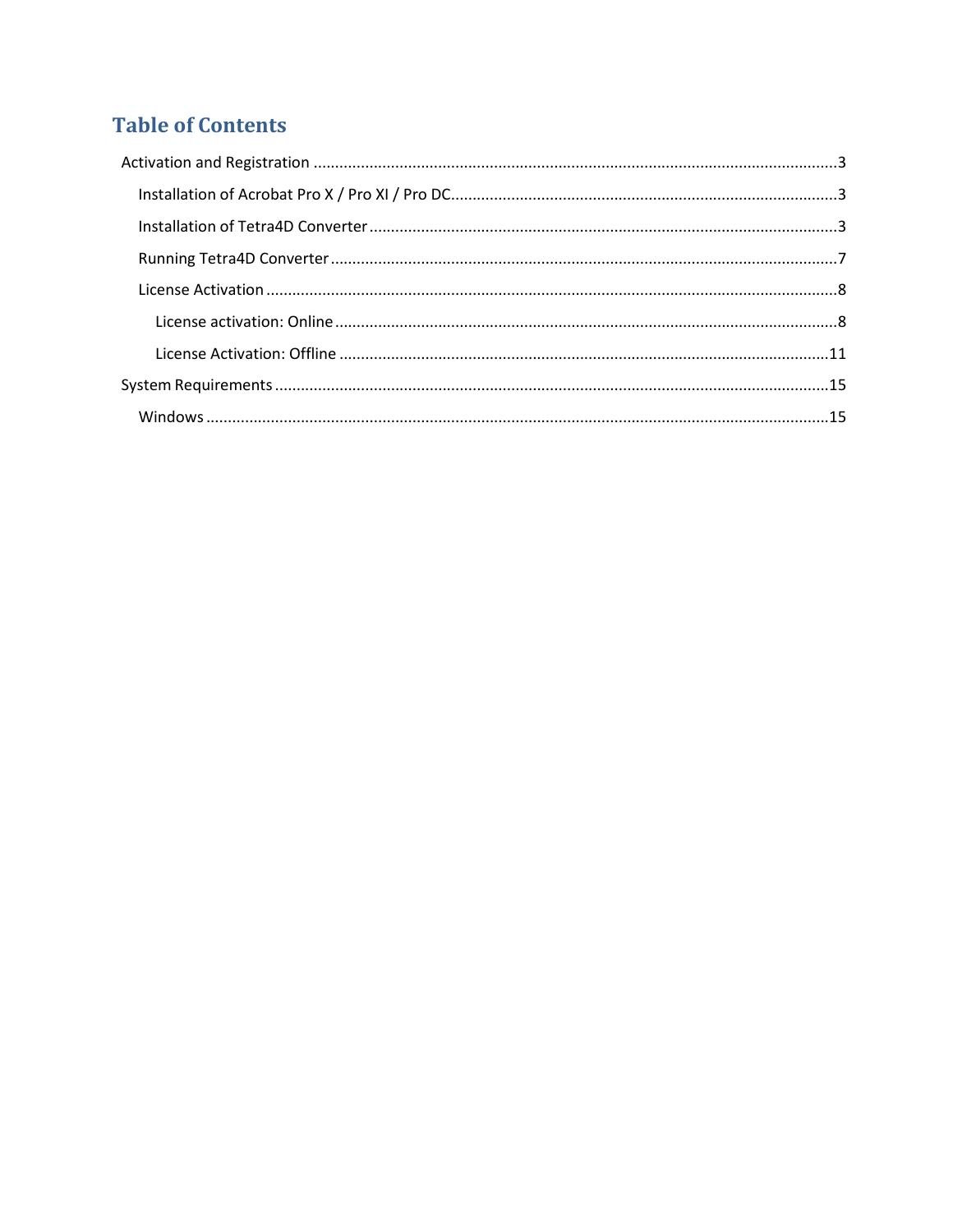# <span id="page-2-0"></span>**Activation and Registration**

## <span id="page-2-1"></span>**Installation of Acrobat Pro X / Pro XI / Pro DC**

Tetra4D Converter has been developed as a Plug-in for Adobe® Acrobat® Pro and supports versions X, XI and DC. As such, Acrobat Pro X / XI or Pro DC is required to be installed for Tetra4D Converter to function.

A free trial of Acrobat Pro DC can be downloaded at: [http://www.adobe.com/cfusion/tdrc/index.cfm?product=acrobat\\_pro](http://www.adobe.com/cfusion/tdrc/index.cfm?product=acrobat_pro)

Please refer to<https://helpx.adobe.com/creative-cloud/learn/tutorials/acrobat.html#get-started> and <https://helpx.adobe.com/document-cloud.html> for detailed instructions and troubleshooting related to Acrobat X Pro / XI Pro / Pro DC.

If you have not yet purchased Acrobat Pro, it can be purchased along with Tetra4D Converter as a package called *Tetra4D Converter Suite*. Please go to our website: [http://www.tetra4d.com/tetra-4d](http://www.tetra4d.com/tetra-4d-converter)[converter](http://www.tetra4d.com/tetra-4d-converter)

#### <span id="page-2-2"></span>**Installation of Tetra4D Converter**

- 1. Download and run the "Tetra4D Converter" installer. You can get it here: <http://www.tetra4d.com/download>
- 2. Select the desired setup language and choose **OK**:

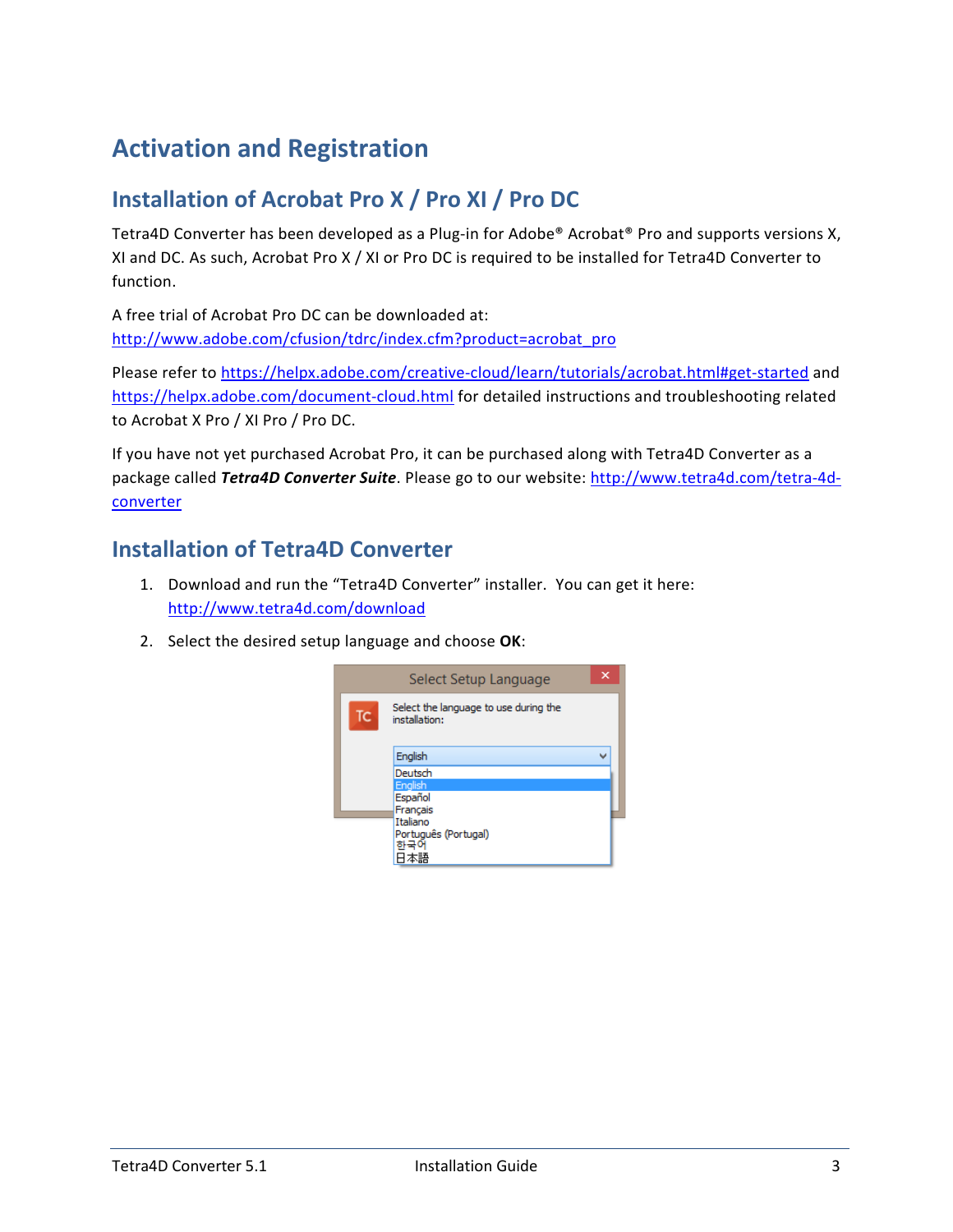3. The installation programs welcome screen is then displayed. Click **Next** to continue:



4. Read and accept the End User License Agreement, then click **Next** to continue:

| Setup - Tetra4D Converter<br>TC                                                                                                                                                                                                                                                                                                                                                                                                                                                                                                                                                                                              |        |
|------------------------------------------------------------------------------------------------------------------------------------------------------------------------------------------------------------------------------------------------------------------------------------------------------------------------------------------------------------------------------------------------------------------------------------------------------------------------------------------------------------------------------------------------------------------------------------------------------------------------------|--------|
| <b>License Agreement</b><br>Please read the following important information before continuing.                                                                                                                                                                                                                                                                                                                                                                                                                                                                                                                               | Tc     |
| Please read the following License Agreement. You must accept the terms of this<br>agreement before continuing with the installation.                                                                                                                                                                                                                                                                                                                                                                                                                                                                                         |        |
| Tetra4D Converter™ Software License Agreement                                                                                                                                                                                                                                                                                                                                                                                                                                                                                                                                                                                |        |
| NOTICE TO USER: PLEASE READ THIS AGREEMENT CAREFULLY. BY COPYING,<br>INSTALLING OR USING ALL OR ANY PORTION OF THE SOFTWARE YOU ACCEPT.<br>ALL THE TERMS AND CONDITIONS OF THIS AGREEMENT, INCLUDING, IN<br>PARTICULAR THE LIMITATIONS ON: USE CONTAINED IN SECTION 2;<br>TRANSFERABILITY IN SECTION 4; WARRANTY IN SECTIONS 6 AND 7; LIABILITY<br>IN SECTION 8: CONNECTIVITY AND PRIVACY IN SECTION 14: AND SPECIFIC<br>PROVISIONS AND EXCEPTIONS IN SECTION 15, YOU AGREE THAT THIS<br>AGREEMENT IS LIKE ANY WRITTEN NEGOTIATED AGREEMENT SIGNED BY YOU.<br>THIS AGREEMENT IS ENFORCEABLE AGAINST YOU AND ANY LEGAL ENTITY |        |
| I accept the agreement                                                                                                                                                                                                                                                                                                                                                                                                                                                                                                                                                                                                       |        |
| I do not accept the agreement                                                                                                                                                                                                                                                                                                                                                                                                                                                                                                                                                                                                |        |
| $<$ Back<br>Next >                                                                                                                                                                                                                                                                                                                                                                                                                                                                                                                                                                                                           | Cancel |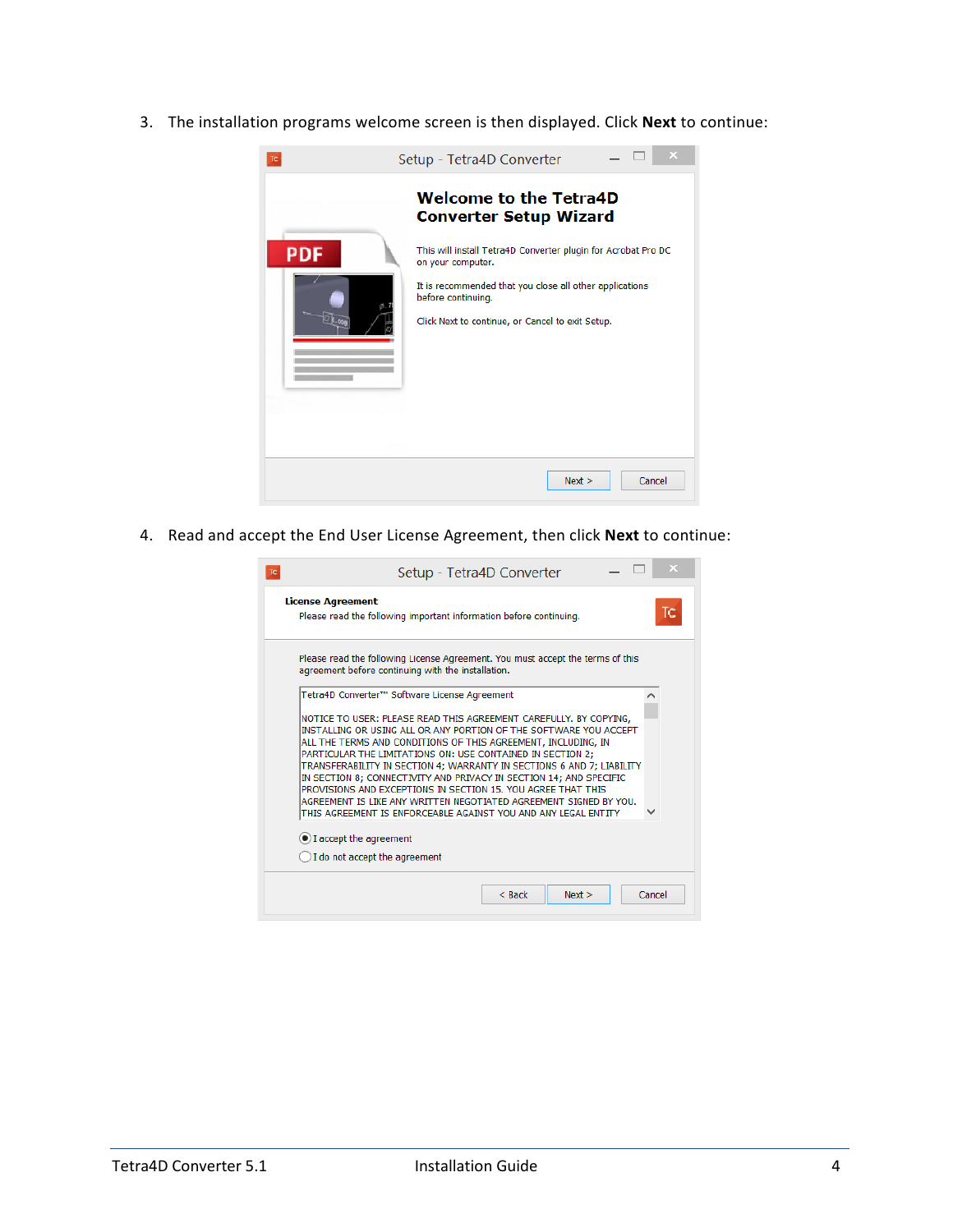5. Enter your user information (optional), then click **Next** to continue:

| $\times$<br>Setup - Tetra4D Converter<br>TC                     |  |
|-----------------------------------------------------------------|--|
| <b>User Information</b><br>TC<br>Please enter your information. |  |
| User Name:                                                      |  |
| Organization:                                                   |  |
|                                                                 |  |
|                                                                 |  |
|                                                                 |  |
|                                                                 |  |
| $<$ Back<br>Cancel<br>Next >                                    |  |

6. Finally, review the installation information and click **Install**:

| Setup - Tetra4D Converter                                                                                                              |        |
|----------------------------------------------------------------------------------------------------------------------------------------|--------|
| <b>Ready to Install</b><br>Setup is now ready to begin installing Tetra4D Converter on your computer.                                  | TC     |
| Click Install to continue with the installation, or click Back if you want to review or<br>change any settings.                        |        |
| User information:<br>support@tetra4d.com<br>Tetra4D<br><b>Destination location:</b><br>C:\Program Files (x86)\Adobe\Acrobat DC\Acrobat |        |
| $\lt$                                                                                                                                  |        |
| $<$ Back<br>Install                                                                                                                    | Cancel |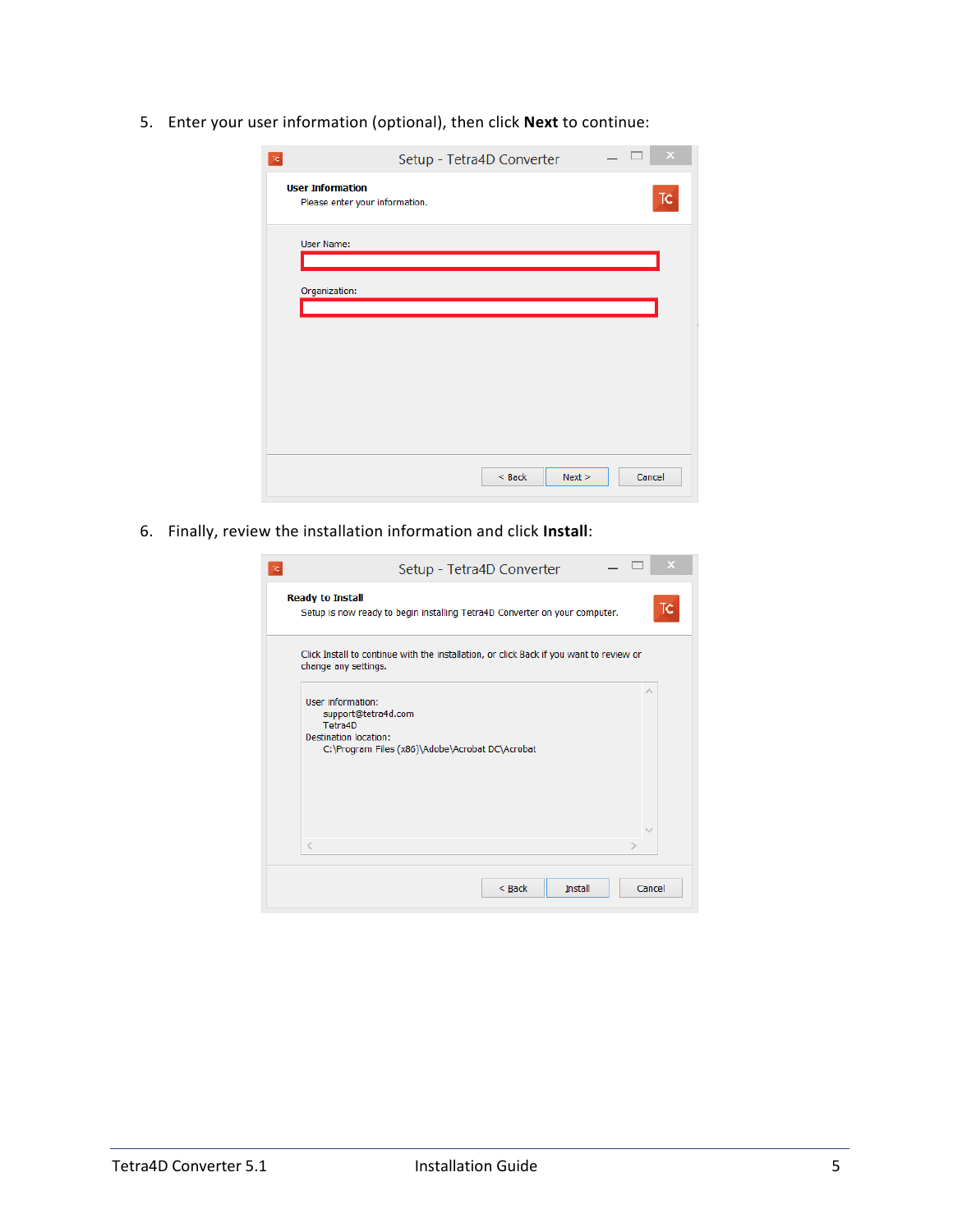After the installation is complete, the installer may notify you that a system restart is necessary in order to fully complete the installation process. If the following dialog box is displayed, please make sure that you restart your computer before trying to run the Tetra4D Converter for the first time:

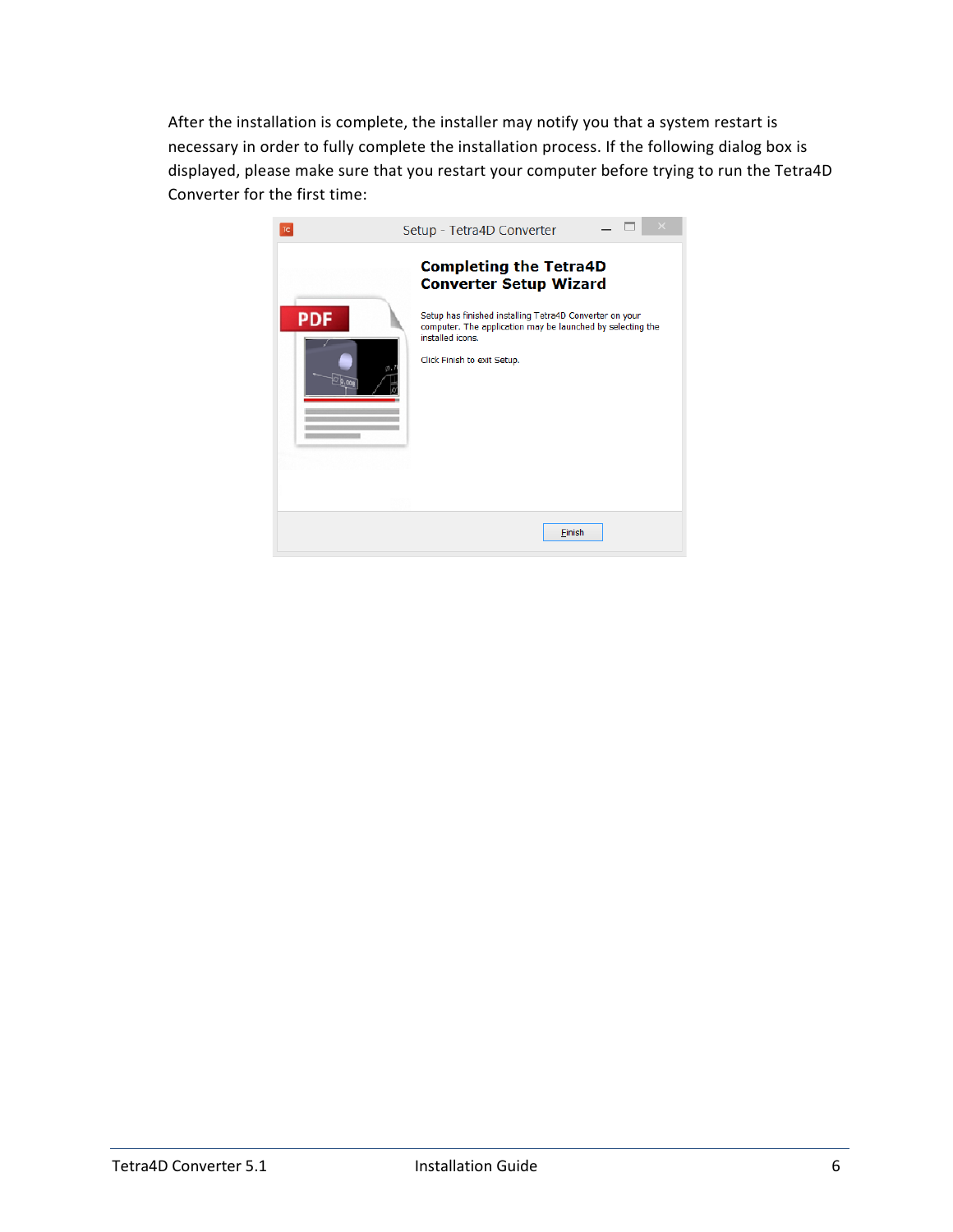## <span id="page-6-0"></span>**Running Tetra4D Converter**

To run Tetra4D Converter, please go to your start menu and launch Acrobat Pro. When you first launch Acrobat Pro after installing Tetra4D Converter, you will see the following dialog box until your license has been activated.

|                                                            | Tetra4D Converter     | ×                                                                                           |
|------------------------------------------------------------|-----------------------|---------------------------------------------------------------------------------------------|
| will expire in 28 Days. Would you like to purchase a copy? |                       | Thank you for evaluating this fully featured version of Tetra4D Converter.Your trial period |
| <b>Buy Now</b>                                             | <b>Continue Trial</b> | I already have a serial number                                                              |

Tetra4D Converter starts automatically in a trial mode, with a 28 day duration.

- Select the **Buy Now** button to go to the Tetra4D web store to purchase licenses of the Tetra4D Converter.
- Select the **Continue Trial** button to run in trial mode. The Tetra4D Converter will run in trial mode for 28 days after installation.
- You should receive a serial number in an email from tetra4d.com when you purchase the Tetra4D Converter. To activate your license, select the **I already have a serial number** button and then follow the *license activation* instructions.

If you are unsure what your license status is or just need help in general, please contact support by visiting our support page.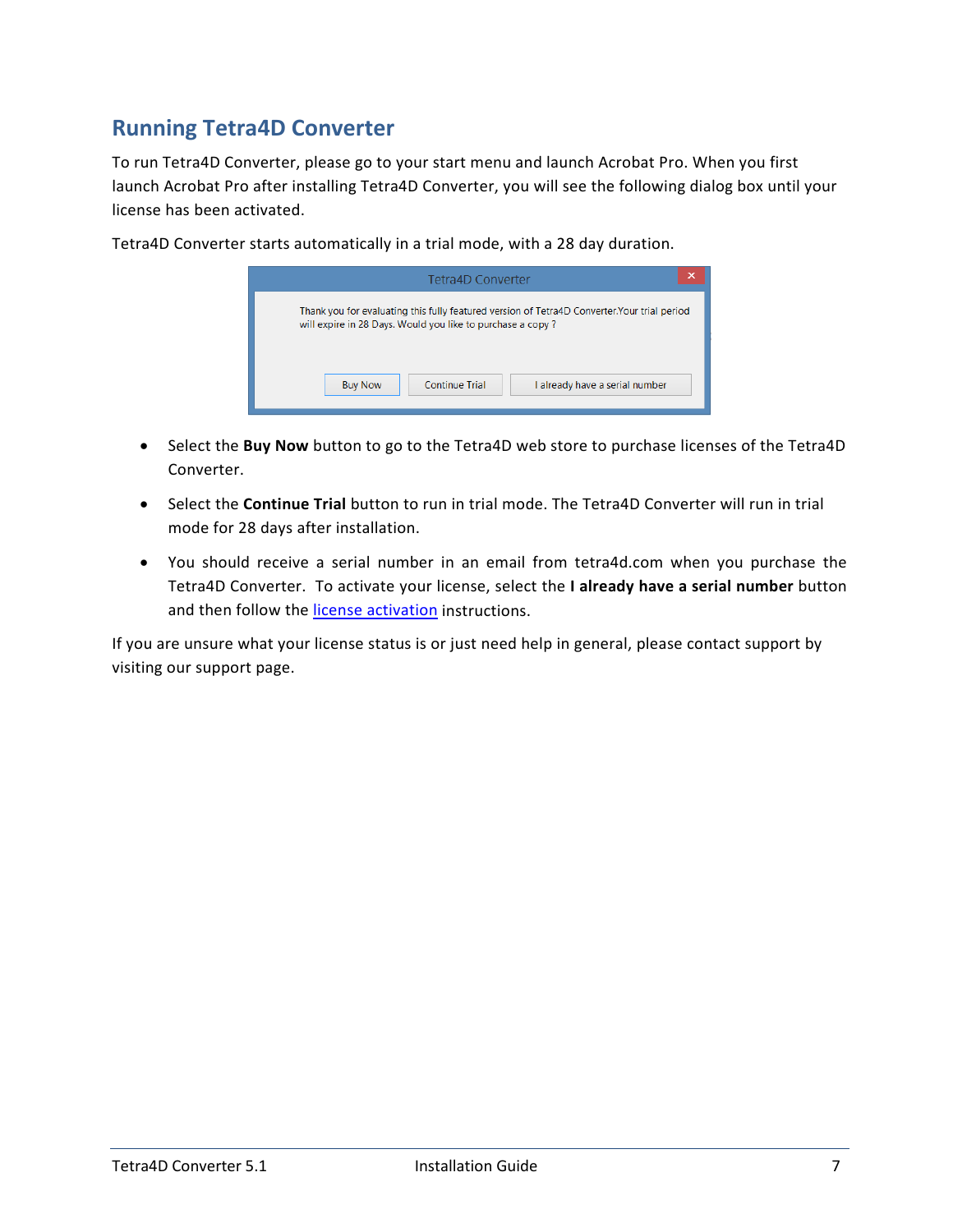#### <span id="page-7-0"></span>**License Activation**

*The Tetra4D Converter licensing system makes it possible to activate your license without contacting Tetra4D support.*

In order to adapt to various situations, Tetra4D Converter provides different ways to activate a license on a computer:

- Online activation (computer connected to the Internet)
	- o Activation can be performed
		- **FIGM** From the **Product status** dialog box,
		- From the top menu: **Tetra4D Converter > License manager**.
- Offline activation (computer not connected to the Internet)
	- o Activation can be performed from the top menu Tetra4D Converter > License manager

#### <span id="page-7-1"></span>**License activation: Online**

To access the online activation dialog:

• Start Acrobat Pro, and select **I already have a serial number** in the Tetra4D Converter status dialog

|                                                            | Tetra4D Converter     |                                                                                              | $\times$ |
|------------------------------------------------------------|-----------------------|----------------------------------------------------------------------------------------------|----------|
| will expire in 28 Days. Would you like to purchase a copy? |                       | Thank you for evaluating this fully featured version of Tetra4D Converter. Your trial period |          |
| <b>Buy Now</b>                                             | <b>Continue Trial</b> | I already have a serial number                                                               |          |

• Or if you are already working in Acrobat, click on the top menu **Tetra4D Converter > About Tetra4D Converter** to access to the Tetra4D Converter status dialog, and then select **I already have a serial number**.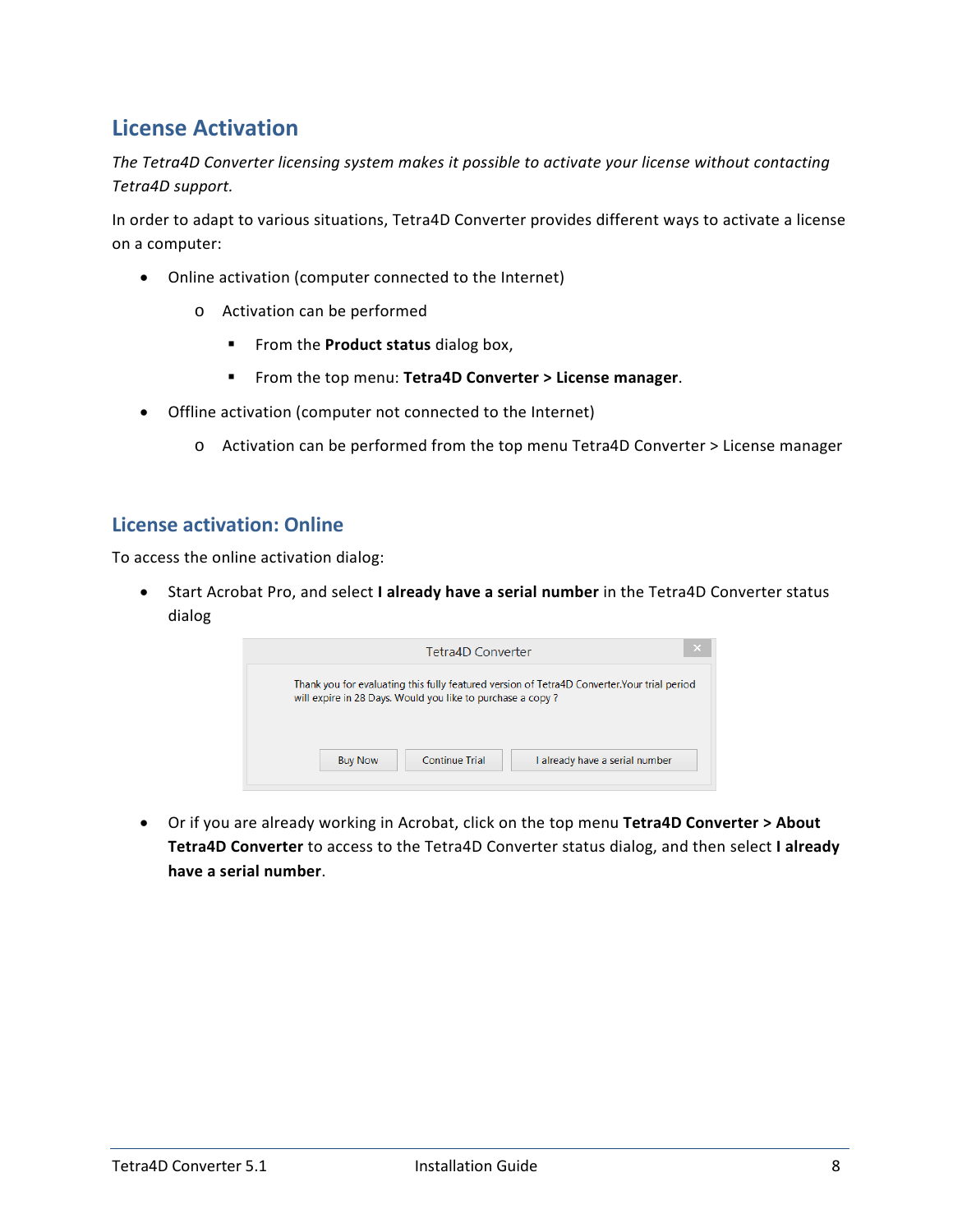• In the Tetra4D Converter license dialog, enter your serial number

|     | <b>Tetra4D Converter License</b>                                                                                                                                           |        |
|-----|----------------------------------------------------------------------------------------------------------------------------------------------------------------------------|--------|
| TC. | Activate Tetra4D Converter<br>Your version of Tetra4D Converter is not yet activated.<br>In order to activate it, please enter your serial number below.<br>Serial Number: |        |
|     | <b>OK</b>                                                                                                                                                                  | Cancel |

#### Remark:

The serial number should look like: XXXXXXX-XXXXXXXXXX-XXXXXXX-XXXXX

• Click OK to validate

*Note:*

*At that stage, an internet connection is required for the license to be activated.*

• If the activation is successful, the following message confirming the activation will be displayed

| <b>Tetra4D Converter</b>              |    |
|---------------------------------------|----|
| License successfully registered.<br>H |    |
|                                       | OK |

• Press Ok to close the dialog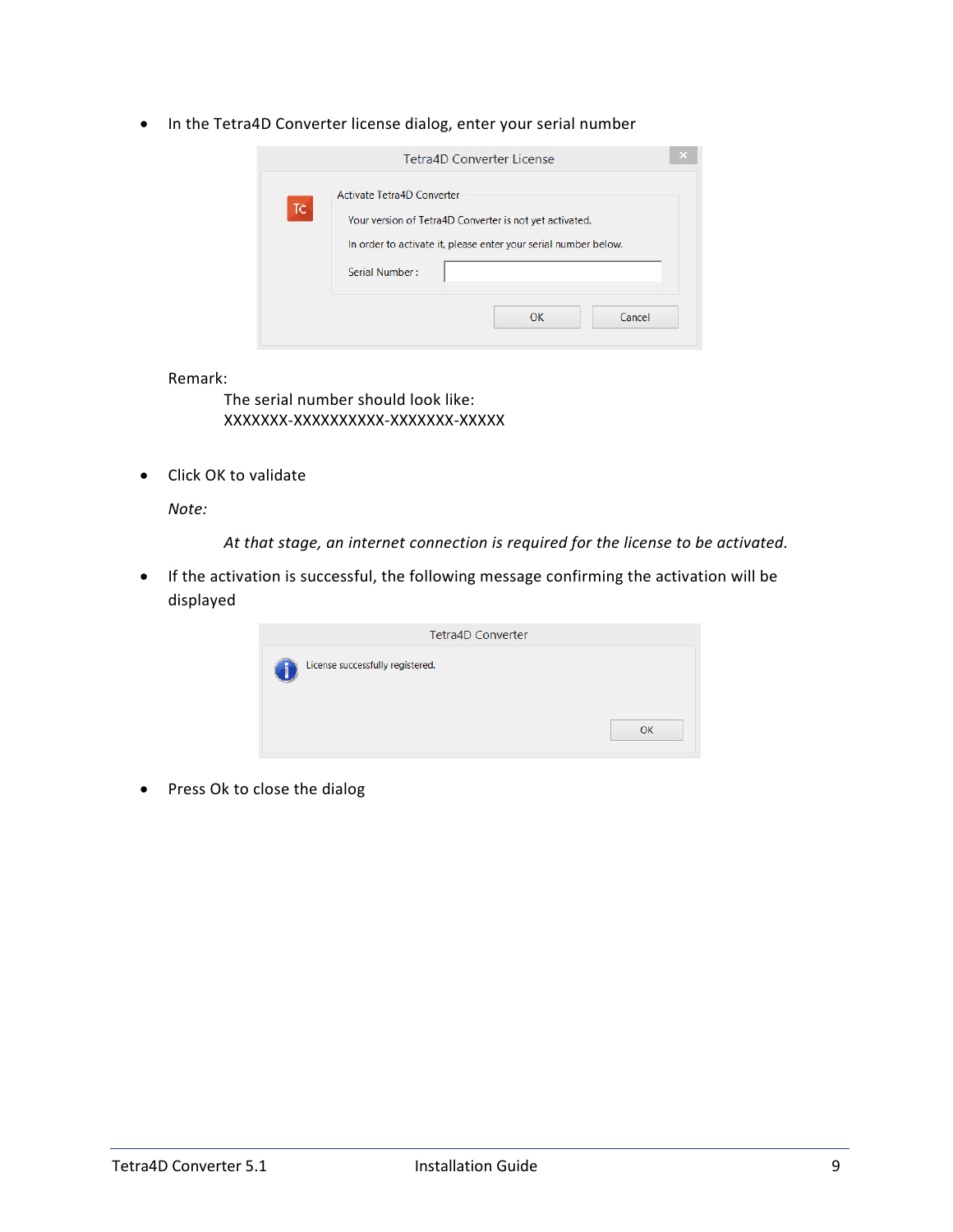• Another dialog confirms the version of the Tetra4D Converter product, and the serial number used to activate the license

| About Tetra4D Converter |                                                                                                                                          |    |
|-------------------------|------------------------------------------------------------------------------------------------------------------------------------------|----|
| $\mathsf{T}\mathsf{C}$  | <b>Tetra4D Converter</b><br>Version: 5.1<br>(c) Copyright 2010-2015, Tech Soft 3D.<br>Powered by HOOPS Exchange / HOOPS Publish 2015 SP2 |    |
|                         | License registered to: Trial<br>Serial Number:                                                                                           | OK |

• If the activation is not successful, a dialog box will be displayed with a message indicating what the specific problem is (such as **Invalid serial number** or **Invalid license**):

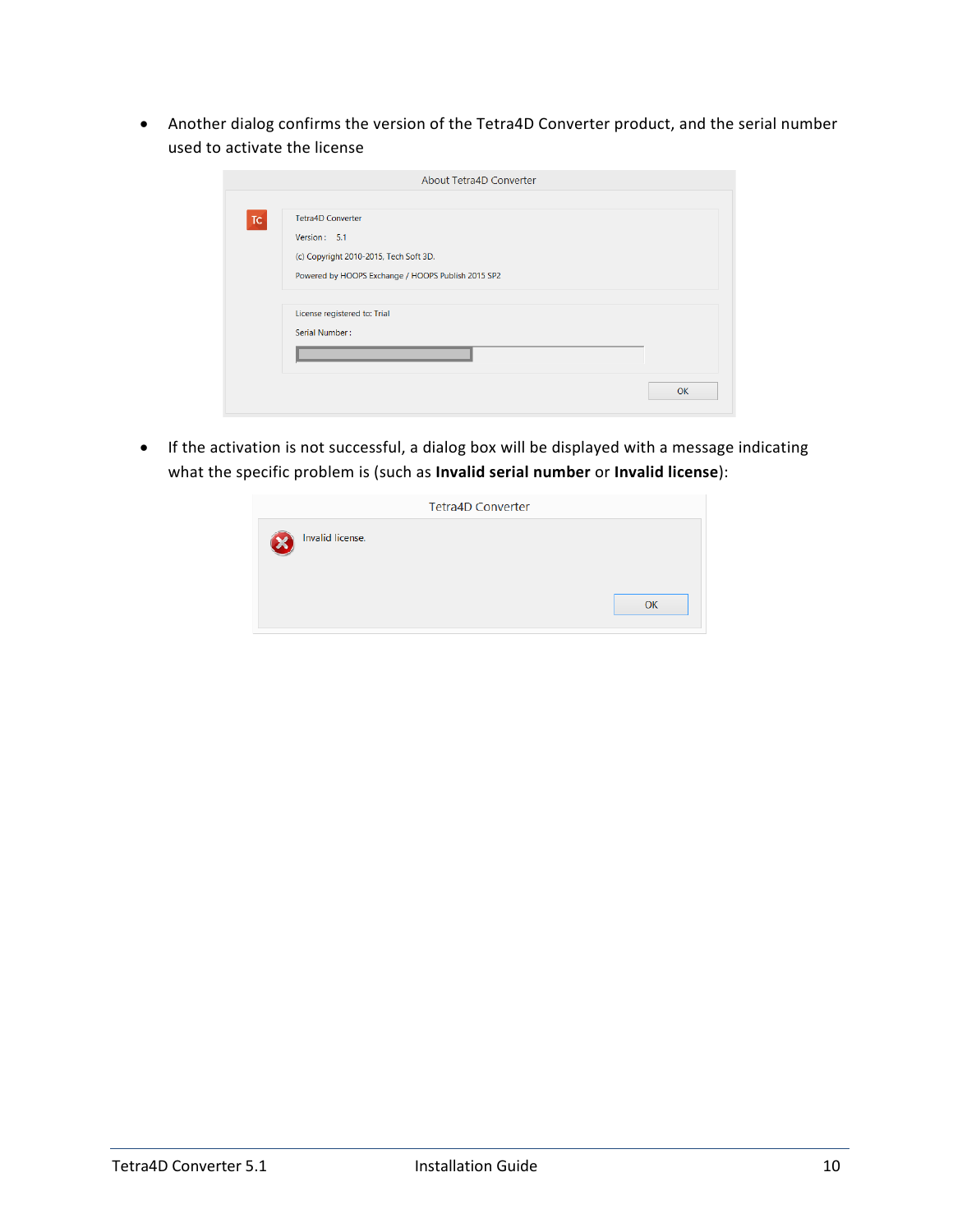#### <span id="page-10-0"></span>**License Activation: Offline**

To access to the offline activation dialog:

- Start Acrobat Pro
- Click on the top menu **Tetra4D Converter > License Manager** to access to the Tetra4D License Manager

|                     | Registered products will appear in the list below. To license a product, select it<br>in the list below and click the Activate button. You will need your serial number to<br>activate the product.<br>to send to support in order to receive a license activation file. | Activation requires an active connection to the Internet. If no Internet connection is available,<br>you can activate using the offline mode. This will create a license request file that you will need |         |                     |
|---------------------|--------------------------------------------------------------------------------------------------------------------------------------------------------------------------------------------------------------------------------------------------------------------------|----------------------------------------------------------------------------------------------------------------------------------------------------------------------------------------------------------|---------|---------------------|
| <b>Product Name</b> | Serial Number                                                                                                                                                                                                                                                            | <b>Status</b>                                                                                                                                                                                            | Version | Activate            |
| Tetra4D Converter   |                                                                                                                                                                                                                                                                          | Trial - 28 Days Remaining                                                                                                                                                                                | 2015    | Import License File |
|                     |                                                                                                                                                                                                                                                                          |                                                                                                                                                                                                          |         | <b>Deactivate</b>   |
|                     |                                                                                                                                                                                                                                                                          |                                                                                                                                                                                                          |         |                     |

Note:

- The Tetra4D License Manager tool lists:
	- o The installed Tetra4D products
	- o The Serial number currently used for each product
		- Your serial number if the product has been activated
		- A generic "trial" serial number if the product runs in trial mode
	- o The status of each product (Trial mode, registered…)
	- o The version of each product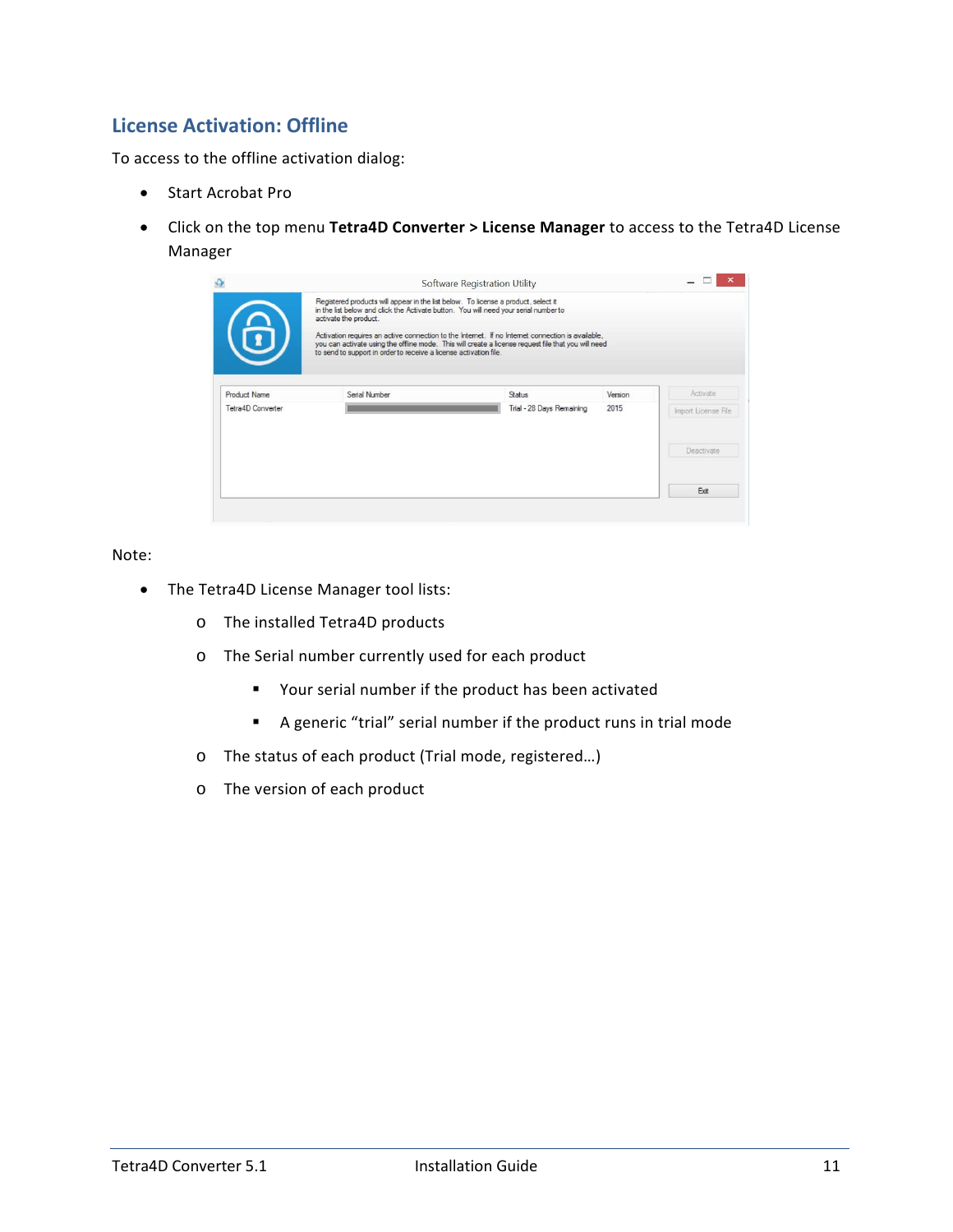- Select the product you want to register
- Click on **Activate**

|                          | Registered products will appear in the list below. To license a product, select it<br>in the list below and click the Activate button. You will need your serial number to<br>activate the product.<br>to send to support in order to receive a license activation file. | Activation requires an active connection to the Internet. If no Internet connection is available,<br>you can activate using the offline mode. This will create a license request file that you will need |         |                     |
|--------------------------|--------------------------------------------------------------------------------------------------------------------------------------------------------------------------------------------------------------------------------------------------------------------------|----------------------------------------------------------------------------------------------------------------------------------------------------------------------------------------------------------|---------|---------------------|
| <b>Product Name</b>      | Serial Number                                                                                                                                                                                                                                                            | Status                                                                                                                                                                                                   | Version | Activate            |
| <b>Tetra4D Converter</b> |                                                                                                                                                                                                                                                                          | Trial - 28 Days Remaining                                                                                                                                                                                | 2015    | Import License File |
|                          |                                                                                                                                                                                                                                                                          |                                                                                                                                                                                                          |         | Deactivate          |
|                          |                                                                                                                                                                                                                                                                          |                                                                                                                                                                                                          |         |                     |

• Copy and Paste your serial number

|                                             | <b>Enter Serial Number</b> |                                    |
|---------------------------------------------|----------------------------|------------------------------------|
| Enter your serial number below to activate. |                            |                                    |
|                                             |                            | Activate Online   Activate Offline |

- Click on **Activate Offline**
- Save the license.req file generated by the license manager



- Send the license.req file to [license@tetra4d.com](mailto:license@tetra4d.com)
- In return, you will receive a license file corresponding to the computer from which you issued the activation request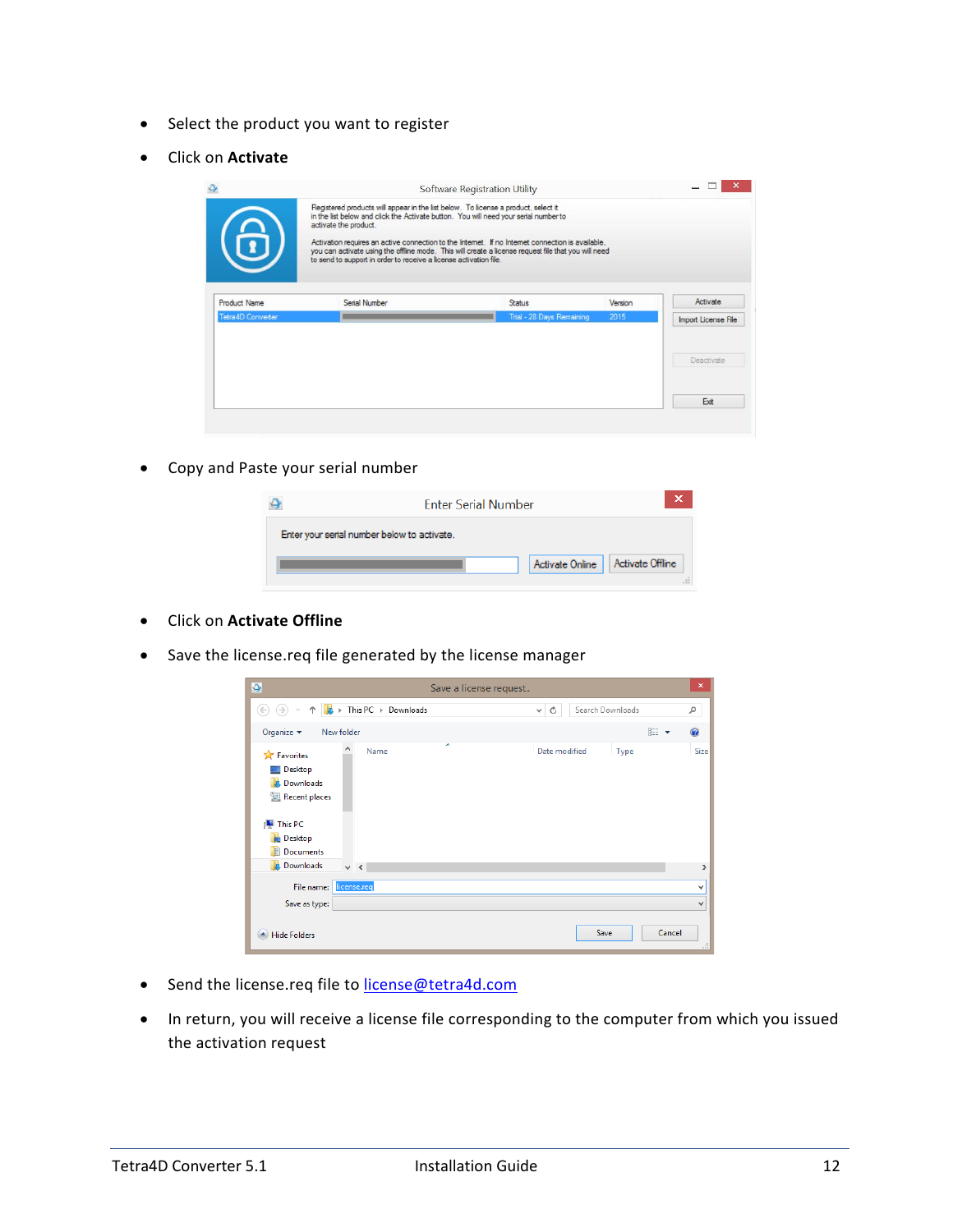#### Remark:

- o The file you will receive will be named like:
	- SerialNumber.license
- Start Acrobat Pro
- Click on the top menu **Tetra4D Converter > License Manager** to access to the Tetra4D License manager

|                     | Registered products will appear in the list below. To license a product, select it<br>in the list below and click the Activate button. You will need your serial number to<br>activate the product.<br>Activation requires an active connection to the Internet. If no Internet connection is available,<br>you can activate using the offline mode. This will create a license request file that you will need<br>to send to support in order to receive a license activation file. |                           |         |                     |
|---------------------|--------------------------------------------------------------------------------------------------------------------------------------------------------------------------------------------------------------------------------------------------------------------------------------------------------------------------------------------------------------------------------------------------------------------------------------------------------------------------------------|---------------------------|---------|---------------------|
| <b>Product Name</b> | Serial Number                                                                                                                                                                                                                                                                                                                                                                                                                                                                        | Status.                   | Version | Activate            |
| Tetra4D Converter   |                                                                                                                                                                                                                                                                                                                                                                                                                                                                                      | Trial - 28 Days Remaining | 2015    | Import License File |
|                     |                                                                                                                                                                                                                                                                                                                                                                                                                                                                                      |                           |         | <b>Deactivate</b>   |
|                     |                                                                                                                                                                                                                                                                                                                                                                                                                                                                                      |                           |         |                     |

- Select the product you want to register
- Click on **Import License File**

|                                                 | Registered products will appear in the list below. To license a product, select it<br>in the list below and click the Activate button. You will need your serial number to<br>activate the product.<br>to send to support in order to receive a license activation file. | Activation requires an active connection to the Internet. If no Internet connection is available,<br>you can activate using the offline mode. This will create a license request file that you will need |                 |                                 |
|-------------------------------------------------|--------------------------------------------------------------------------------------------------------------------------------------------------------------------------------------------------------------------------------------------------------------------------|----------------------------------------------------------------------------------------------------------------------------------------------------------------------------------------------------------|-----------------|---------------------------------|
| <b>Product Name</b><br><b>Tetra4D Converter</b> | Serial Number                                                                                                                                                                                                                                                            | Status<br>Trial - 28 Days Remaining                                                                                                                                                                      | Version<br>2015 | Activate<br>Import License File |
|                                                 |                                                                                                                                                                                                                                                                          |                                                                                                                                                                                                          |                 | Deactivate                      |
|                                                 |                                                                                                                                                                                                                                                                          |                                                                                                                                                                                                          |                 |                                 |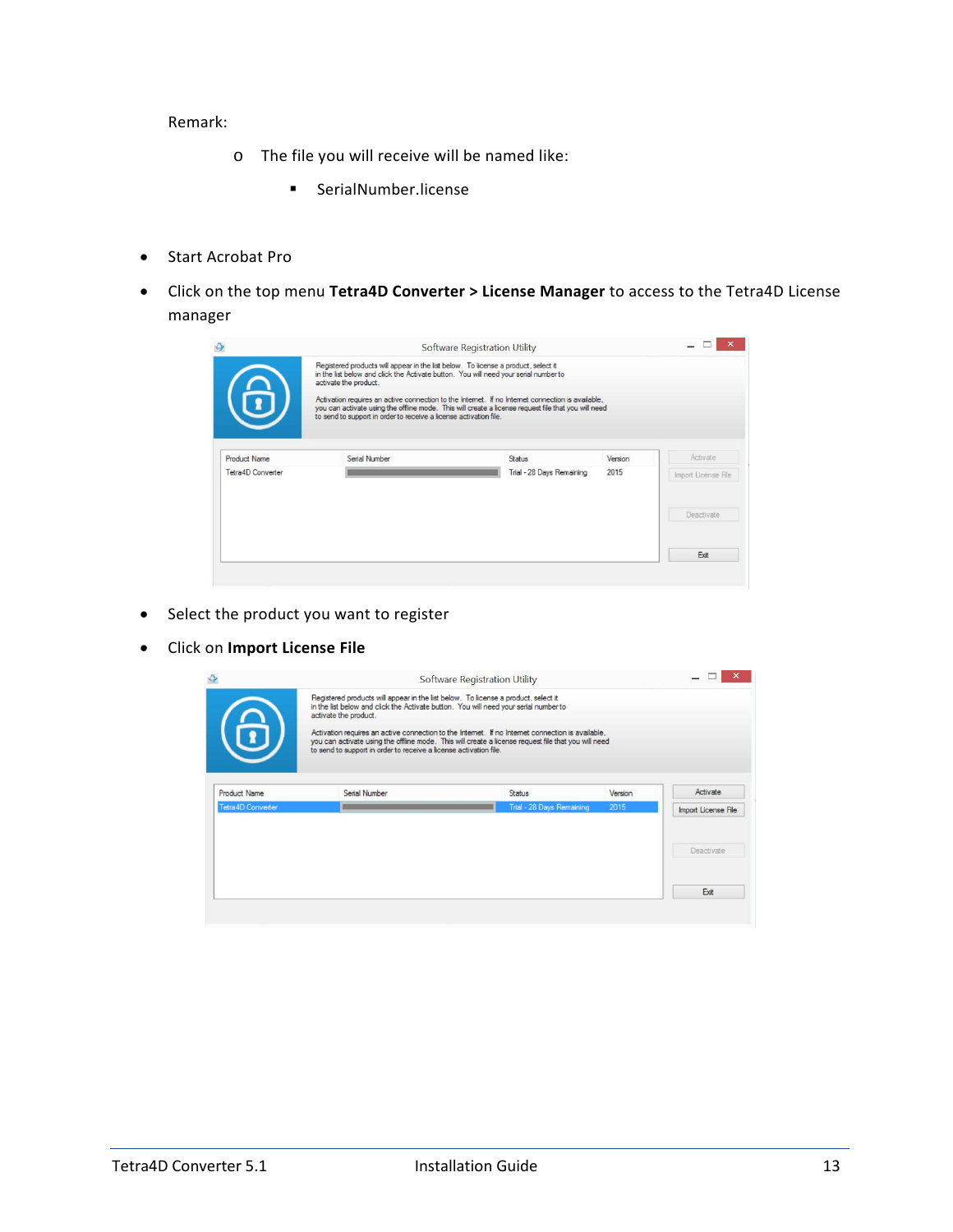• Select the .license file you received

| $\overline{\mathbf{Q}}$                                                                                           |                                 | Choose your license file                     | $\boldsymbol{\mathsf{x}}$                                                    |
|-------------------------------------------------------------------------------------------------------------------|---------------------------------|----------------------------------------------|------------------------------------------------------------------------------|
| $(\Leftarrow)$<br>$\Rightarrow$                                                                                   | This PC > Downloads<br>b.       | Ċ<br>$\checkmark$                            | Search Downloads<br>Q                                                        |
| Organize $\blacktriangledown$                                                                                     | New folder                      |                                              | <b>距</b><br>$\odot$<br>Ш                                                     |
| Desktop<br><b>Downloads</b><br><b>E</b> Recent places                                                             | ۰<br>۸<br>Name                  | Date modified<br>No items match your search. | Type<br>Size                                                                 |
| $\triangleright$ e Homegroup<br>⊿ I <sup>II</sup> III This PC                                                     |                                 |                                              |                                                                              |
| <b>Desktop</b><br>$\triangleright$<br><b>Documents</b><br>D<br><b>Downloads</b><br>$\triangleright$<br>Music<br>Ь |                                 |                                              |                                                                              |
| <b>STELLON</b>                                                                                                    | $\times$ $\times$<br>File name: | $\checkmark$                                 | $\rightarrow$<br><b>License File</b><br>$\checkmark$<br>Cancel<br>Open<br>J. |

• Click **OK** to activate your license

|                     | Registered products will appear in the list below. To license a product, select it<br>in the list below and click the Activate button. You will need your serial number to<br>activate the product.                                                                           |        |         |                     |
|---------------------|-------------------------------------------------------------------------------------------------------------------------------------------------------------------------------------------------------------------------------------------------------------------------------|--------|---------|---------------------|
|                     | Activation requires an active connection to the Internet. If no Internet connection is available,<br>you can activate using the offline mode. This will create a license request file that you will need<br>to send to support in order to receive a license activation file. |        |         |                     |
| <b>Product Name</b> | Serial Number                                                                                                                                                                                                                                                                 | Status | Version | Activate            |
| Tetra4D Converter   |                                                                                                                                                                                                                                                                               |        | 2015    | Import License File |
|                     |                                                                                                                                                                                                                                                                               |        |         |                     |
|                     |                                                                                                                                                                                                                                                                               |        |         | Deactivate          |

Remark:

A confirmation message is shown in the left bottom corner of the dialog

• Click **Exit** to close the window